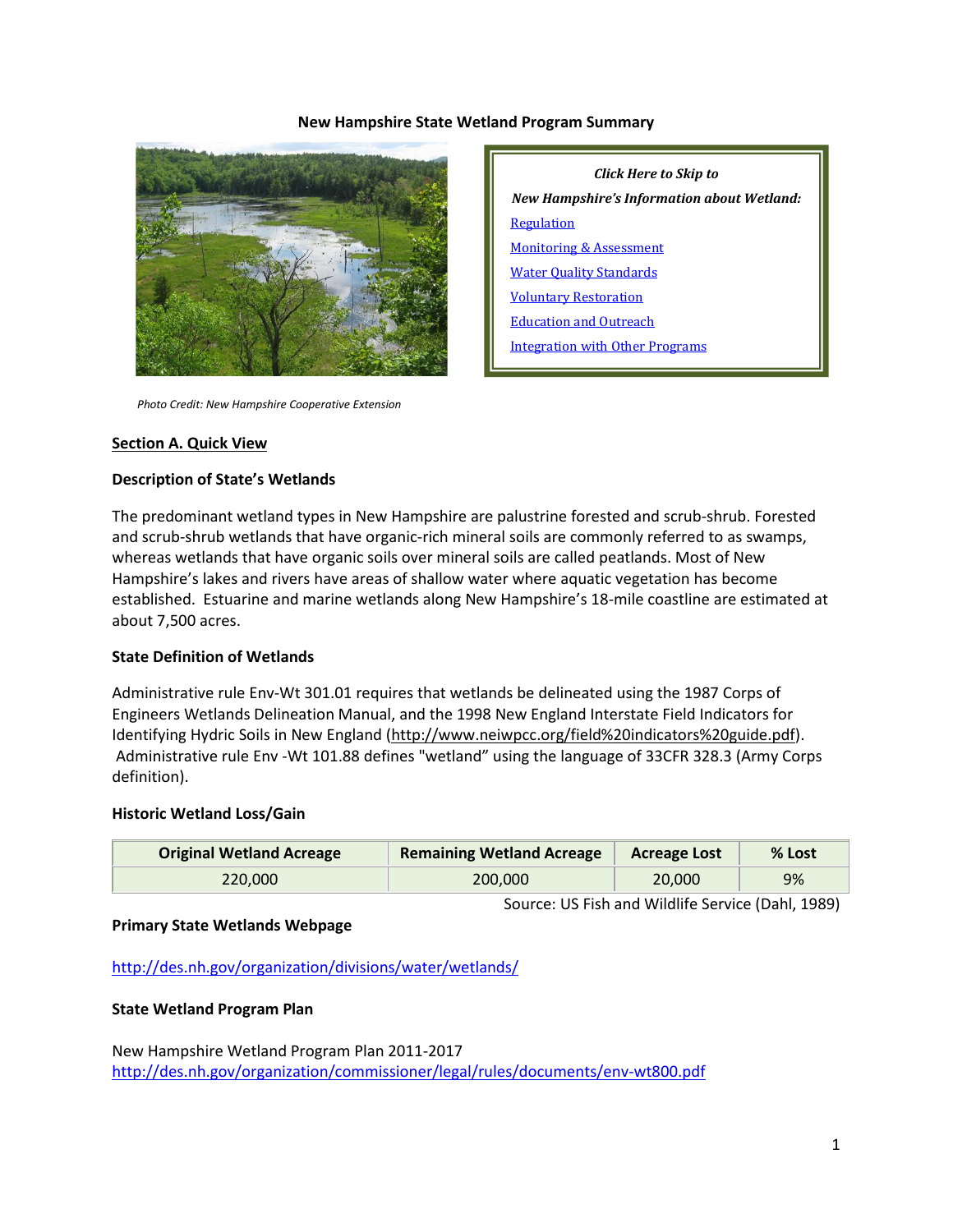### **No Net Loss/Net Gain Goal**

The goal in New Hampshire, by policy, is no net loss of environmental value. Protection of upland buffers around natural wetlands, and of uplands within a natural mosaic of wetlands and uplands is the preferred mode of mitigation where such systems exist in a healthy state. Such preservation provides a value gained, since there is considerable loss of wetland value whenever those unregulated upland areas are developed.

| <b>State</b>    | Core element #1:           | <b>Core Element #2:</b>   | <b>Core Element #3:</b>  | <b>Core Element #4:</b>  |
|-----------------|----------------------------|---------------------------|--------------------------|--------------------------|
| <b>Name</b>     | <b>Regulation</b>          | <b>Monitoring and</b>     | <b>Wetland Water</b>     | <b>Voluntary Wetland</b> |
|                 |                            | <b>Assessment</b>         | <b>Quality Standards</b> | <b>Restoration</b>       |
| <b>Agency</b>   | <b>DES Wetlands Bureau</b> | <b>DES Watershed</b>      | <b>DES Watershed</b>     | <b>DES</b>               |
| Source(s)       | Fees & General Funds       | <b>EPA Wetland</b>        | <b>EPA Wetland</b>       | EPA grant funding to     |
|                 |                            | Program                   | Program                  | work with TNC            |
|                 |                            | <b>Development Grants</b> | Development              |                          |
|                 |                            | to DES                    | <b>Grants to DES</b>     |                          |
| <b>Amount</b>   | \$900,000                  | Funding for ~0.80 FTE     | Funding for ~0.20        | Information              |
|                 |                            | position                  | FTE position             | unavailable              |
| <b>Staffing</b> | $~^{\sim}$ 33 FTE          | 0.7 FTE                   | 0.2 FTE                  |                          |
| <b>Agency</b>   | <b>Forest Rangers</b>      |                           | Natural Heritage         | New Hampshire            |
|                 |                            |                           |                          | <b>Corporate Wetland</b> |
|                 |                            |                           |                          | Restoration              |
|                 |                            |                           |                          | Partnership              |
| Source(s)       | Information                |                           | Information              | Information              |
|                 | unavailable                |                           | unavailable              | unavailable              |
| <b>Amount</b>   | Information                |                           | Information              | Information              |
|                 | unavailable                |                           | unavailable              | unavailable              |
| <b>Staffing</b> | $<$ 1 FTE                  |                           | Information              | Information              |
|                 | (Enforcement by small      |                           | unavailable              | unavailable              |
|                 | % of 1 staff position)     |                           |                          |                          |

### **State Budget for Wetland Work (2014 Estimate)**

#### **State Permitting Fees**

| <b>State Permitting Fee</b> | <b>State Name</b>                 |
|-----------------------------|-----------------------------------|
| Yes/No                      | Yes                               |
| Amount (range)              | \$200 (plus impact fee per square |
|                             | foot)                             |
| Agency                      | Department of Environmental       |
|                             | <b>Services</b>                   |

#### **Innovative Features**

• New Hampshire was one of the first states to regulate the protection of wetlands. Jurisdiction began for tidal wetlands in 1967 and for nontidal wetlands in 1969. Since then, the Legislature has consistently recognized the importance of this resource.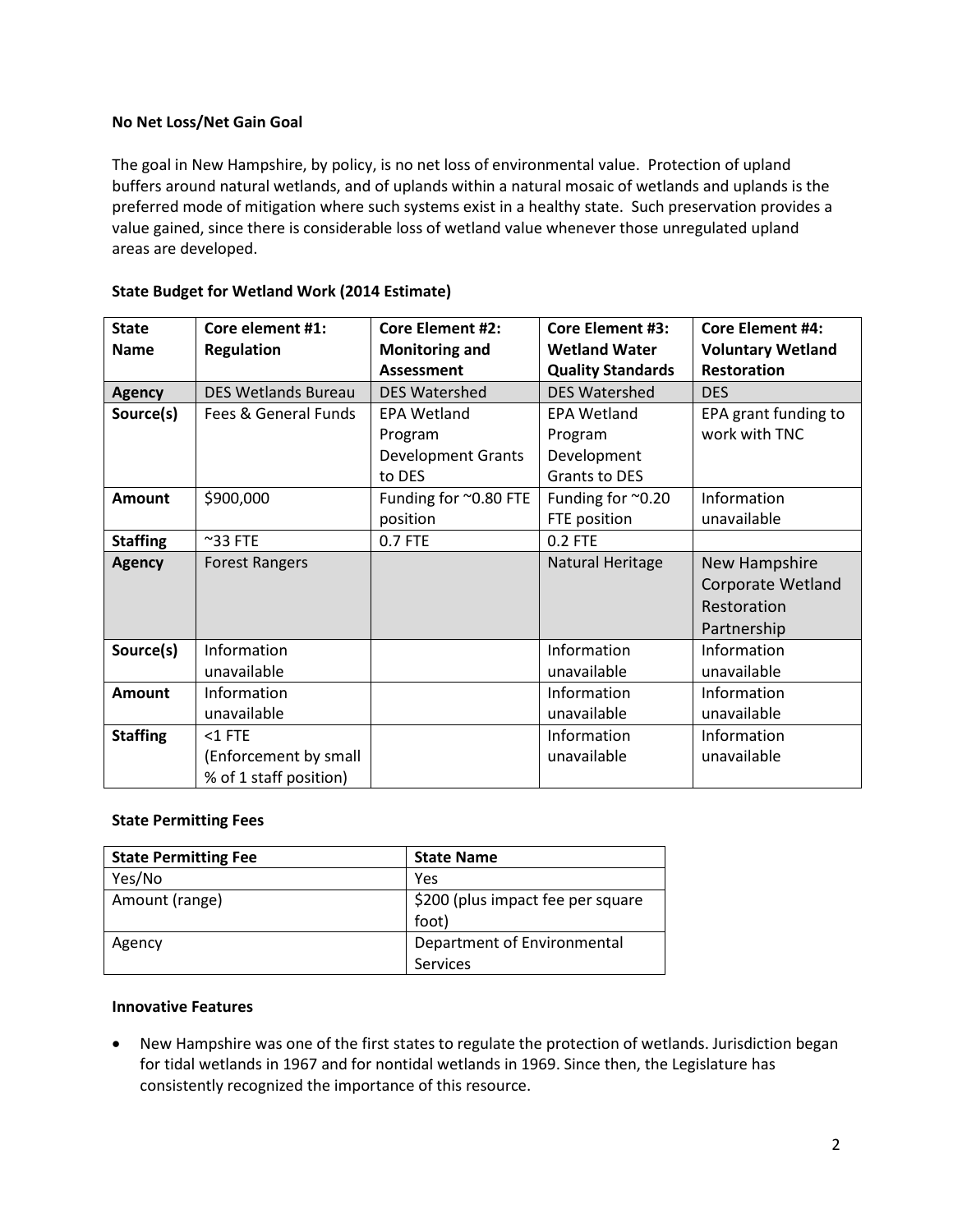• The U.S. Army Corps of Engineers (Corps) revoked all Nationwide Permits in New Hampshire in June 1992, and replaced them with the New Hampshire State Programmatic General Permit (NHSPGP). The Corps comes to the New Hampshire Department of Environmental Services (NHDES) Wetlands Bureau once a week to review those projects that have received a New Hampshire wetland permit. Corps reviewers decide whether the project is federally jurisdictional and whether it qualifies, potentially qualifies (subject to a federal agency review), or does not qualify under the NHSPGP. Those projects that meet federal jurisdiction and do not qualify (less than 1% of those approved by the State) require an individual 404 permit in addition to the State permit.

### **Models and Templates**

- New Hampshire has a state-run certification program for wetland scientists. It is managed by the Joint Board of the Licensure. For more information, go to[: http://www.nh.gov/jtboard/ns.htm.](http://www.nh.gov/jtboard/ns.htm) In New Hampshire's rules, for certain projects, only a Certified Wetland Scientist (CWDS) is allowed to conduct delineations.
- The State of New Hampshire's Administrative Rules for Compensatory Mitigation can be downloaded from[: http://des.nh.gov/organization/commissioner/legal/rules/documents/env](http://des.nh.gov/organization/commissioner/legal/rules/documents/env-wt800.pdf)[wt800.pdf](http://des.nh.gov/organization/commissioner/legal/rules/documents/env-wt800.pdf)
- The New Hampshire Department of Environmental Services ("DES") Aquatic Resource Mitigation ("ARM") Fund has been a highly successful in lieu fee program in the state. For more information about ASWM, go to: <http://www.nae.usace.army.mil/Missions/Regulatory/Mitigation/InLieuFeePrograms/NH.aspx>

# <span id="page-2-0"></span>**Section B. Regulation**

# **How are Wetlands Regulated in New Hampshire?**

New Hampshire regulates impacts to wetlands primarily under the *Fill and Dredge in Wetlands Act* (The Wetlands Act) RSA 482-A, which authorizes the state's permitting program to protect wetlands and surface waters. The state's wetland permitting program is the primary means of wetlands regulation in New Hampshire. The New Hampshire Department of Environmental Services, Water Division, Wetlands Bureau administers the state's wetland regulatory program. New Hampshire has a Section 401 certification program (under RSA 485-A:8), but the NHSPGP has a blanket 401 Water Quality Certification, so most water quality issues are handled as conditions to the State Wetlands Permit. Federal 404 permitting is mostly through the NHSPGP. The law also protects sand dunes and upland tidal buffer zones (100 feet above the highest observable tideline). Although the law was adopted in 1967 to protect tidal wetlands and waters, it was extended in 1969 to regulate activities in freshwater bodies. There is no minimum threshold of size for wetlands or wetland impacts under the Act; NHDES has jurisdiction over tidal wetlands, nontidal wetlands, and tidal buffer zones. New Hampshire Wetlands Statute, rules, and proposed rules are available at <http://des.nh.gov/organization/commissioner/legal/rules/index.htm#wetlands>

In addition, the Surface Water Quality Protection Act (SWQPA), RSA 483-B, formerly known as the Comprehensive Shoreland Protection Act, regulates impacts to uplands adjacent to fourth-order streams and higher and public waters. Under the SWQPA, also administered by NHDES, projects and activities located within the regulated shoreland are subject to Minimum Shoreland Protection Standards. Protected shorelands include all land within 250-feet of waters listed in the state's *Official*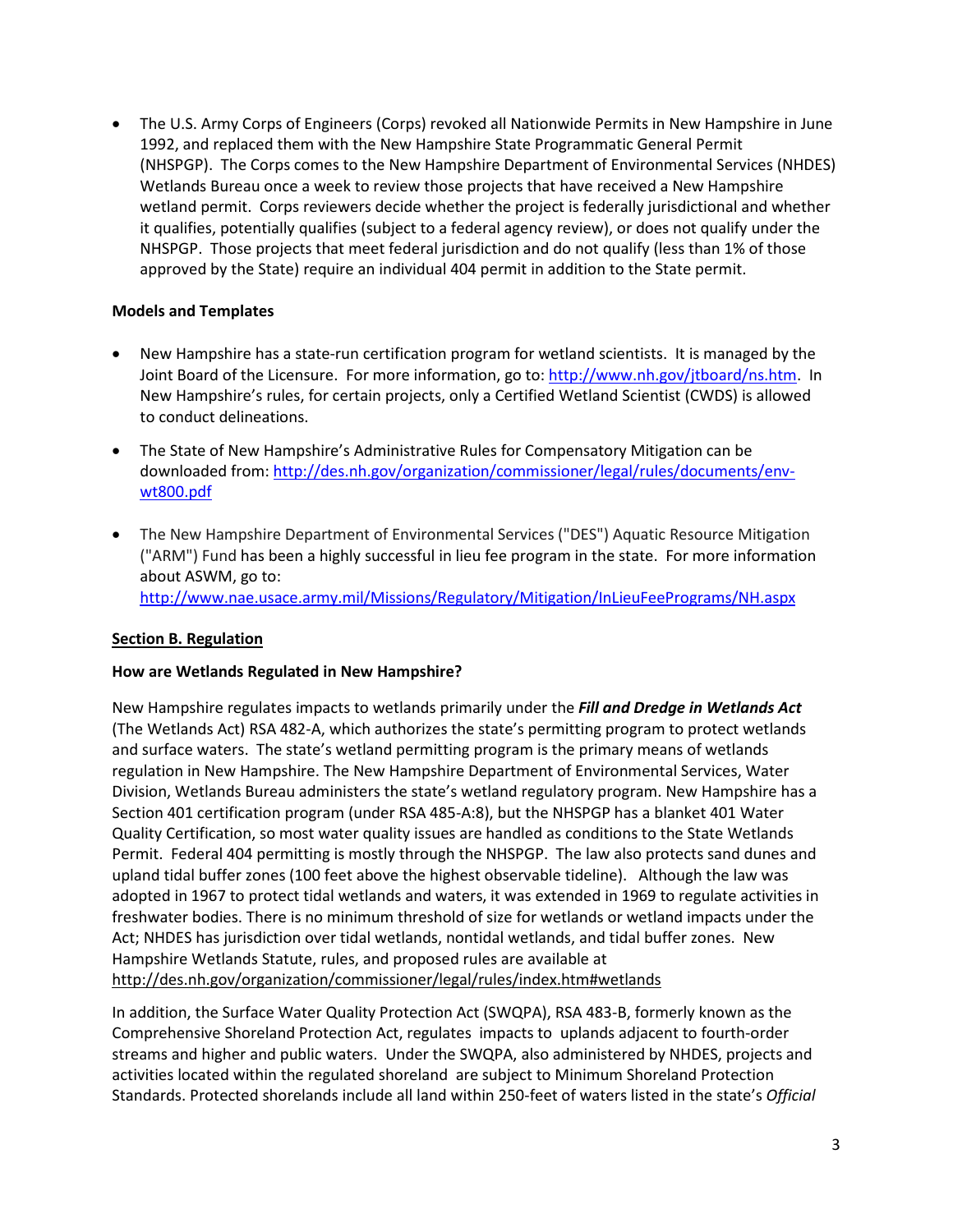*List of Public Waters*, fourth order and higher streams, rivers designated under RSA 483, the Rivers Management and Protection Program, and tidal waters subject to the ebb and flow of the tide. In 2007, the state legislature authorized the development of a permitting program for construction, excavation, and filling within the protected shoreland.

**Alteration of Terrain** – This law, RSA 485-A:17, requires a permit for any project that disturbs 100,000 or more square feet of land or 50,000 square feet of land within the protected shoreland. The permit is intended to limit the negative mpacts associated with increased stormwater runoff at developed sites. To the extent that projects

requiring these permits are adjacent to wetlands, this law protects wetlands from indirect impacts caused by stormwater.

For rivers that have been designated by the Legislature for protection under the state's **Rivers Management and Protection Program**, local advisory committees routinely comment on permit applications for development projects. Because of co-occurrence of rivers and wetlands, this also serves to protect wetlands, although not through any specific regulatory or permitting authority.

**Large Groundwater Withdrawal Permitting Program** – This program is administered by DES and serves to prevent impacts to wetlands and other water resources from large withdrawals of groundwater from wells sited after July 1998.

Additionally, **municipalities may designate wetlands as "prime wetlands,"** which receive higher level protection under the Act. NHDES also has jurisdiction over areas within 100 feet of prime wetlands, although only seven wetlands still retain this designation at this time. In Wetlands are evaluated for designation using the "New Hampshire Method" as detailed in two manuals, one for nontidal wetlands and the other for tidal wetlands. The designation process included a formal study which results in a raning and identification of outstanding values. The proposed designation of these wetlands must then be adopted by the municipality by vote of the residents after undertaking a process comparable to the adoption of zoning ordinances. The mapping and a report of the evaluation of the wetland(s) is submitted to DES for acceptance. Once DES formally accepts the designation, the designated prime wetland and a 100 foot buffer around it are afforded special protection by DES under the wetlands law. Projects involving impacts to prime wetlands or the prime wetland buffer are classified as major impact projects, requiring a more stringent burden of proof that the project is the least impacting alternative and that the proposed activity, either alone or in conjunction with other human activity, will not result in the significant net loss of any of the values identified by law. The prime wetlands buffer provisions have returned to the prime wetlands limits only for older designations. A forest management waiver provision has been added allowing management within protected areas where the applicant can demonstrating mitigating design features.

Finally, the New Hampshire Fish and Game Department (NHFGD) participates in the regulatory review process and implements the **state wildlife action plan**, which includes measures to conserve and protect wetland habitat.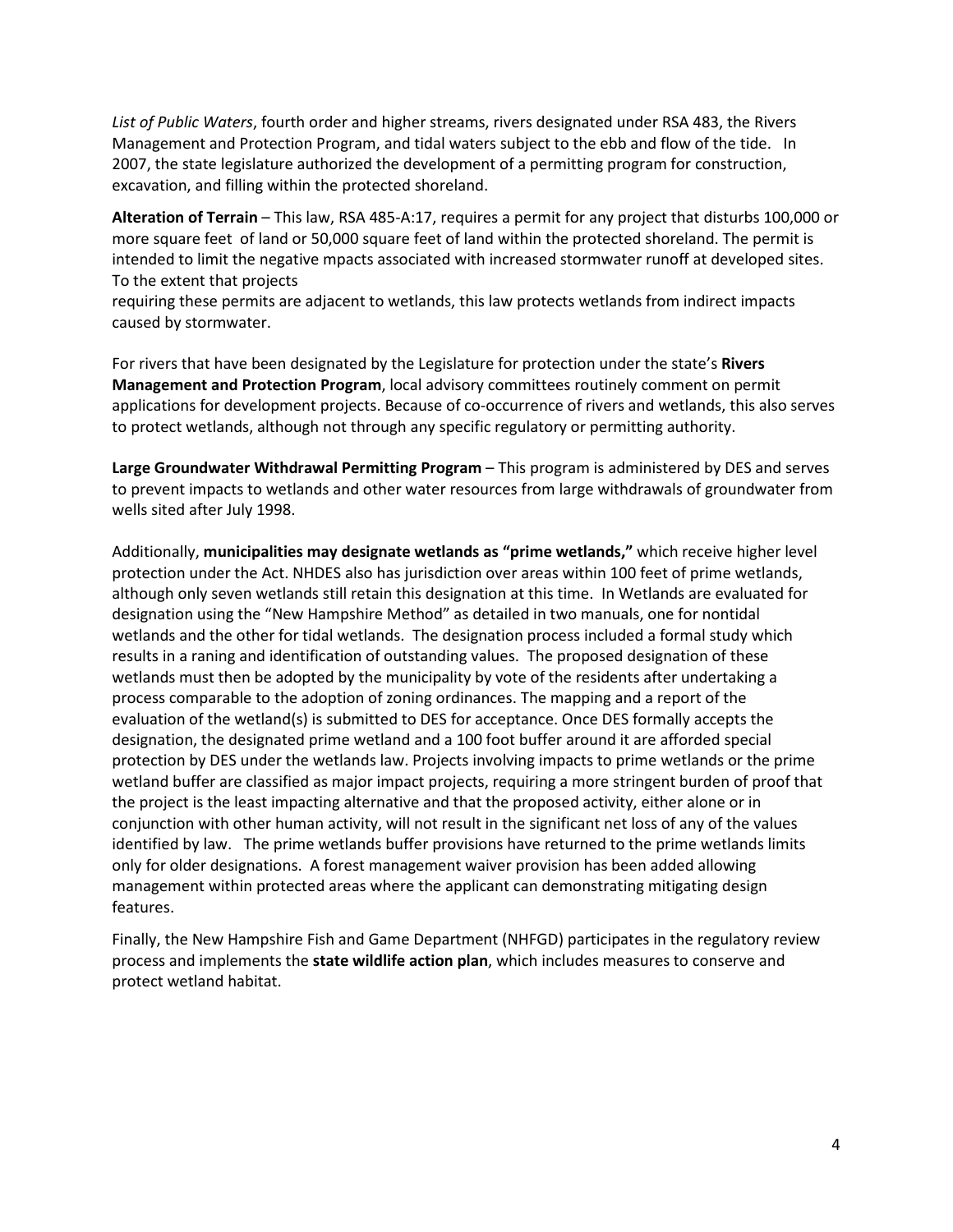#### **Wetland Delineation**

| <b>Delineation Guidance</b> | Yes | <b>No</b> | <b>Detail</b> |
|-----------------------------|-----|-----------|---------------|
| Use State's Own Method      |     |           |               |
| Use Corps' 87 Manual and    |     |           |               |
| <b>Regional Supplement</b>  |     |           |               |
| Other (Please describe)     |     | Λ         |               |
|                             |     |           |               |

*Detail:* Administrative rule Env-Wt 301.01 requires that wetlands be delineated using the 1987 Corps of Engineers Wetlands Delineation Manual, and the 2004 New England Interstate Field Indicators for Identifying Hydric Soils in New England (version 3) (see<http://www.neiwpcc.org/hydricsoils.asp> Administrative rule Env-Wt 101.88 defines "wetland" using the language of 33CFR 328.3 (Army Corps definition); however, all wetlands are jurisdictional in New Hampshire. Additionally, DES has issued guidance concerning the use of the National Hydric Soils manual to be consistent with the Corps, until rule changes can be proposed and adopted.

### **Evaluation Methodology**

There is no standard method for permitting purposes, with most evaluations being conducted using best professional judgment. . The mitigation rules require use of the Highway Methodology Workbook Supplement. DES does accept use of the updated NH Method. [http://nhmethod.org/index.htm.](http://nhmethod.org/index.htm) DES has received an EPA grant, working with DRED NHB to study various evaluation methods, See DRED report at [http://www.nhdfl.org/library/pdf/Natural%20Heritage/Final%20EPA%20Grant2%20Report\\_3-](http://www.nhdfl.org/library/pdf/Natural%20Heritage/Final%20EPA%20Grant2%20Report_3-16-2013.pdf) [16-2013.pdf.](http://www.nhdfl.org/library/pdf/Natural%20Heritage/Final%20EPA%20Grant2%20Report_3-16-2013.pdf)

#### **Exempted Activities**

The following activities have been exempted: a) Repair or replacement of an existing structure with no change in location or configuration is exempted if it does not involve excavation, removal, filling or dredging, or work in the water; b) maintenance of nontidal ditches, culverts, catch basins, and manmade detention ponds that have been legally constructed, and that have been maintained with sufficient frequency that they are not dominated by hydrophytic vegetation; and c) maintenance dredge of legally constructed fire ponds and dry hydrants.

#### **Special Provisions for Agriculture and Forestry**

There are no special exemptions for agriculture or forest management, but special rules and best management practices have been developed to address the unique needs of each. A streamlined notification process is in place for timber harvesting that meets certain criteria.

#### **Penalties and Enforcement**

NHDES is responsible for enforcement, and can impose administrative orders l and administrative fines of up to \$ 5,000 per violation (multiple violations at a single site are possible). Acting through the Attorney General's Office, NHDES can seek civil penalties of up to \$10,000 per violation per day and/or criminal penalties up to a misdemeanor for private individuals and felony for corporations. In cases where the impact is exceptionally large or environmentally damaging, the violator has a prior enforcement history, or the violator is unwilling to work with the program to correct deficiencies, more formal action may be taken, such as Administrative Orders, Administrative Fines, or referral to the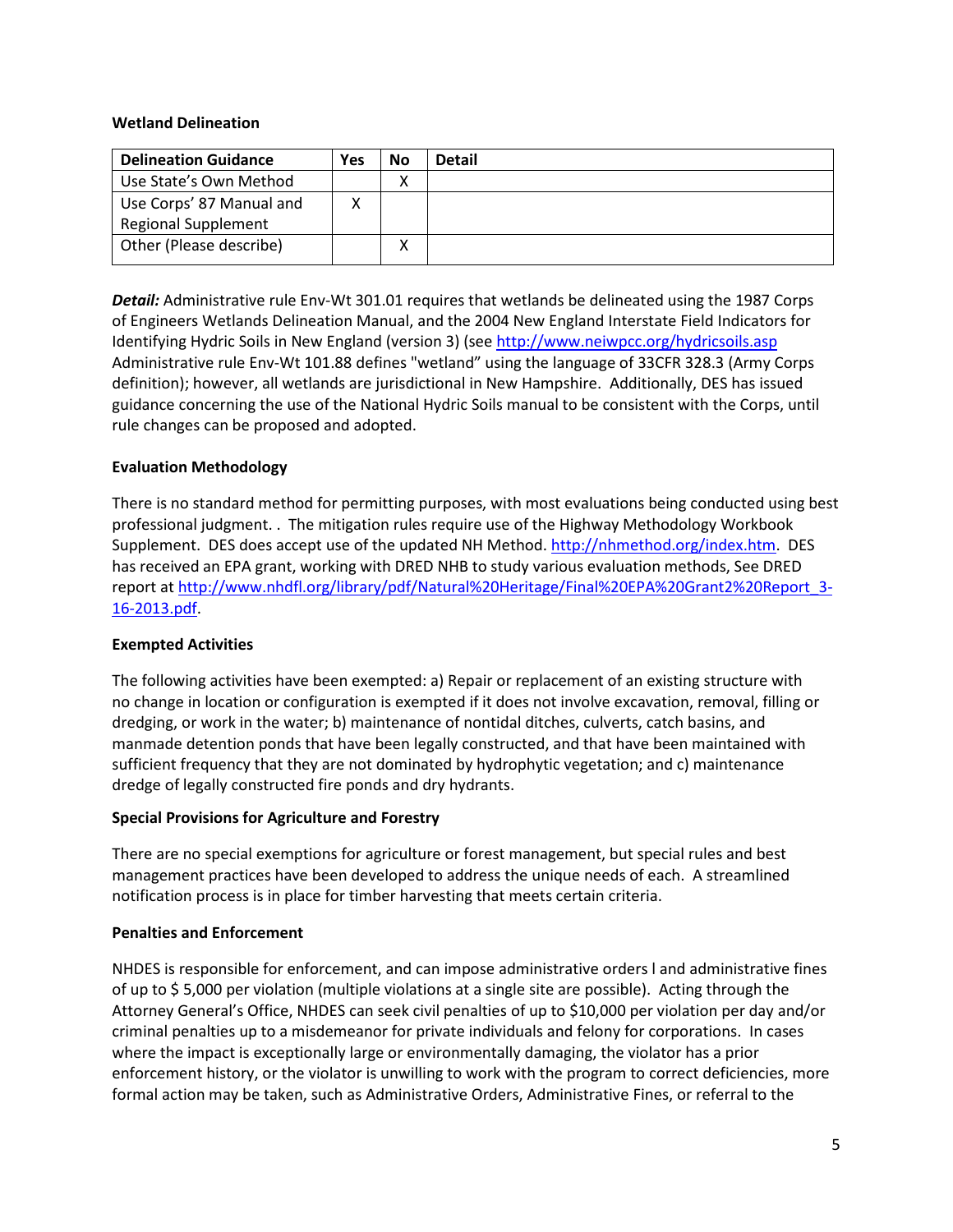Department of Justice and, for the imposition of civil penalties. Remedial actions, including restoration, frequently require that the violator hire a state-certified wetland scientist or an erosion control specialist to develop and submit a plan to bring the site into compliance.

# **Permit Tracking**

Permits, enforcement and mitigation actions are all tracked using a database which also produces weekly reports of permitting activity which are posted on the Wetlands Bureau's web site [\(http://des.nh.gov/organization/divisions/water/wetlands/decisions/index.htm\)](http://des.nh.gov/organization/divisions/water/wetlands/decisions/index.htm). The Wetlands Bureau also has GIS data layers with locations of permits and enforcement actions, municipally designated prime wetlands, rivers designated under the state program, and buffered layers of threatened and endangered species and exemplary plant communities. Every incoming permit application is checked against the GIS layers so potential impacts to these resources may be evaluated during the permit review process.

### **State General Permit (statewide vs. regional coverage)**

| <b>Permit Coverage</b>   | Yes | No | Detail (Type of Permit)                              |
|--------------------------|-----|----|------------------------------------------------------|
| Regional General Permit  |     |    | Federal 404 permitting is mostly through the NHSPGP. |
| Statewide General Permit |     |    |                                                      |

**Detail:** New Hampshire operates under a statewide programmatic general permit (SPGP) (thus, nationwide permits do not apply in the state). NHDES works with the Corps when the SPGP is due for re-issue to address any changes that should be made. The Corps determines whether a proposed project qualifies for certification under the statewide programmatic general permit (SPGP) or if it requires individual certification from NHDES. If a project qualifies under the SPGP, the Watershed Management Bureau determines whether additional conditions are required (e.g., hydrological modifications, large subdivisions, or impacts to impaired water bodies).

# **Assumption of 404 Powers**

| <b>Assumption Status</b>         | Yes | No | <b>Detail</b>                                          |
|----------------------------------|-----|----|--------------------------------------------------------|
| Assumed                          |     | χ  |                                                        |
| <b>Working Toward Assumption</b> |     | Χ  |                                                        |
| <b>Explored Assumption</b>       |     |    | The state has determined there would be no additional  |
|                                  |     |    | benefit to assumption given the success of the NHSPGP. |

#### **Joint permitting**

The State works jointly with the Corps on those few large transportation projects that do not qualify for the NHSPGP.

#### **Special Area Management Plans and Advanced Identification Plans**

Municipalities can designate prime wetlands that receive additional protections under NH RSA 482 A:15 and Chapter Env-Wt 700 of the rules [\(http://des.nh.gov/organization/commissioner/legal/rules/index.htm#wetlands\)](http://des.nh.gov/organization/commissioner/legal/rules/index.htm#wetlands).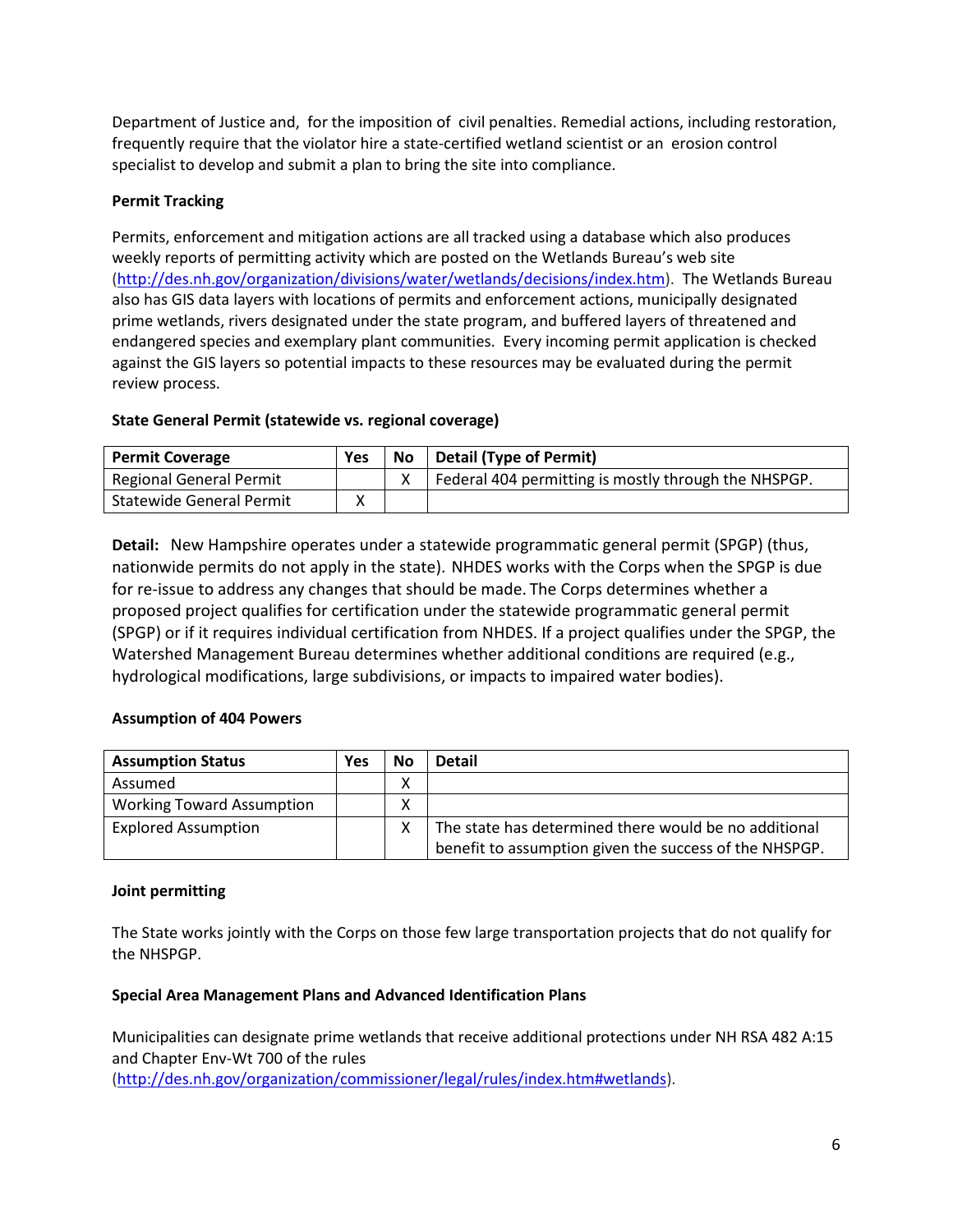#### **Buffer Protections**

In 1979 New Hampshire's wetlands law was amended to provide an option for municipalities to designate high value wetlands for greater protection. The designation of these wetlands must then be adopted by the municipality by vote of the residents and approved by DES. Once DES formally accepts the designation, the designated prime wetland are afforded special protection by DES under the wetlands law. While there have been greater protections, a 100-foot buffer now applies to wetlands in only seven communities. Additionally, RSA 482-A (Wetlands law) provides for 100 foot tidal buffer zone for work proposed within 100 feet of the highest observable tideline. DES rules require that an upland preservation parcel to be protected for mitigation contain a 100 foot upland buffer. Permit conditions requiring protections for wildlife and water quality may require buffers. The legislature is currently reviewing a proposed bill to examine state buffers to wetlands and streams.

#### **Mitigation Policy**

For unavoidable impacts, regulations require compensatory mitigation. Compensatory mitigation requirements are based on the size of the impact and project classification. All major impact projects and permanent impacts greater than 10,000 square feet require mitigation. Mitigation proposals must include a functional assessment using the Corps' methodology or NH Method and data on the surrounding area (e.g., land use, soils, plant communities, habitat, and endangered species). Mitigation is required on a function-by-function basis. The total package must provide equal or greater environmental value. Mitigation options include restoration, preservation, creation, and, if no other option is feasible, payment to the state's in-lieu fee (ILF) program. Preservation is the most commonly selected option. Up front mitigation has been required on some sites. The State of New Hampshire's Administrative Rules for Compensatory Mitigation can be downloaded from: <http://des.nh.gov/organization/commissioner/legal/rules/documents/env-wt800.pdf>

The New Hampshire Department of Environmental Services ("DES") Aquatic Resource Mitigation ("ARM") Fund has been created as one of several compensatory mitigation options available to applicants for impacts to wetlands and other aquatic resources. This mitigation option is available for use after avoidance and minimization of impacts to these aquatic resources has been achieved. The ARM Fund seeks "no net loss" of aquatic resource acreage and functions using a watershed approach. See Figure 1 for the Hydrologic Unit Code 8 (HUC 8) display of the watersheds that is used for collection of funds. ARM has been highly successful. The ARM Fund has funded permanent protection of over 10,000 square feet of high value habitat parcels in the last 7 years since its inception. For more information on ARM, please go to:

<http://www.nae.usace.army.mil/Missions/Regulatory/Mitigation/InLieuFeePrograms/NH.aspx>

#### **Mitigation Database**

NHDES maintains a database of permitting, enforcement, and mitigation information. Much of the permit data is accessible to the public online, in the form of a one-stop data query that allows users to look up submitted permit applications and status of reviews by town, file number, assigned staff member, or application type. Additional data is managed and used, but not available online, such as: acreage of mitigation (including creation, restoration, and protection), enforcement information (including identities of violators and complainants), characteristics of a site (including its status in the Natural Heritage Program or designation as a prime wetland, if applicable), and overlapping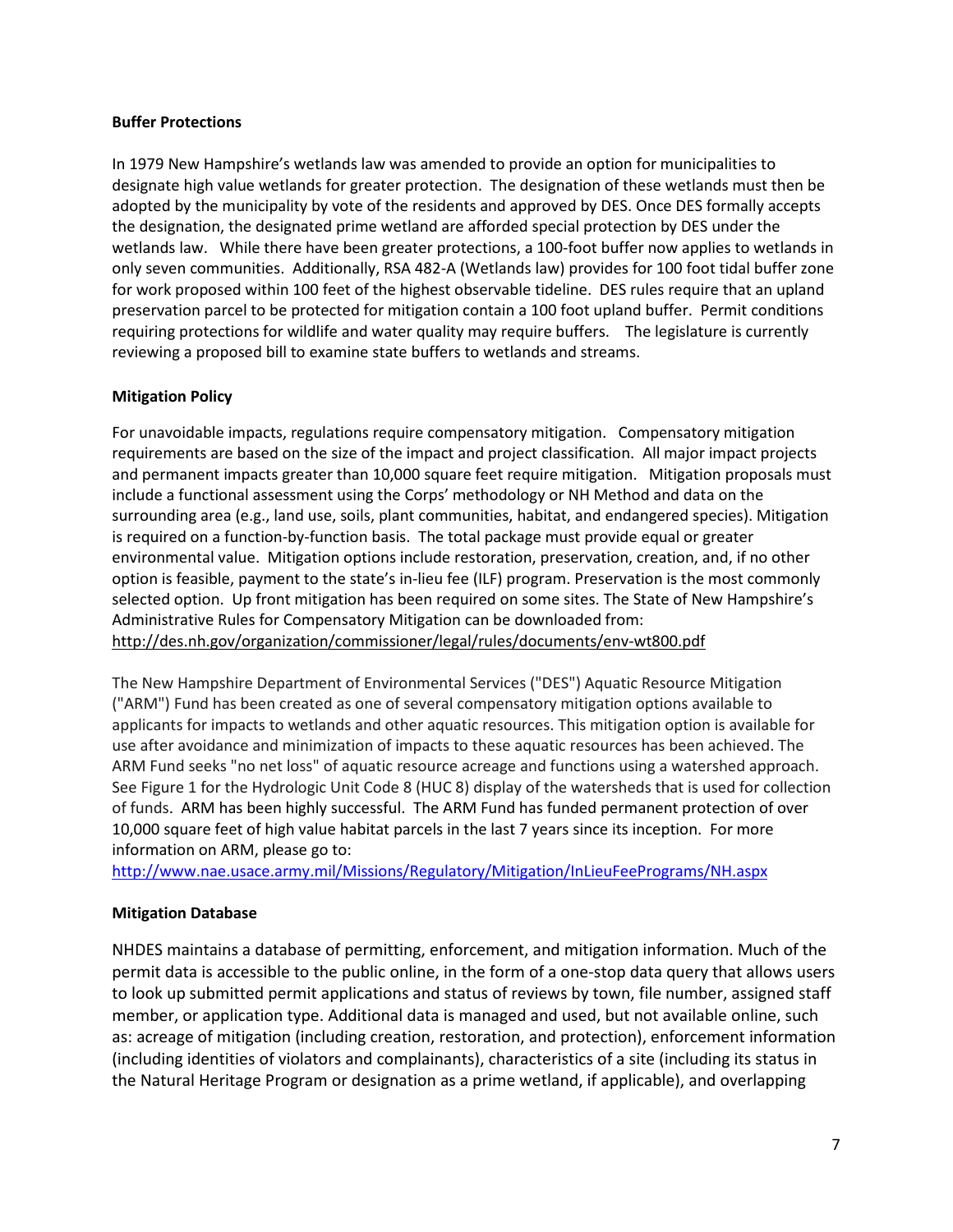statutes applicable. Through an existing EPA grant, DES is developing a mitigation tracking system to update information to the Corps RIBITS database.

### **Links to Additional Regulatory Documents:**

- Fill and Dredge in Wetlands, N.H. Rev. Stat. Ann., 482-A:1 to :27 (was known as RSA 483-A prior to recodification in January, 1990). Permits are required for dredge, fill, or construction of structures in wetlands, surface waters, tidal buffer zones, sand dunes, and areas adjacent to municipally designated prime wetlands. Initial passage was in 1967. <http://www.gencourt.state.nh.us/rsa/html/nhtoc/nhtoc-l-482-a.htm>
- N.H. Administrative Code, Chapters Env-Wt 100-900 contain the wetlands administrative rule. <http://des.nh.gov/organization/commissioner/legal/rules/index.htm#wetlands>
- The NHDES's water quality program is authorized under RSA 485-A:8 & 13 (N.H. Water Pollution and Waste Disposal Act) and Env-wq 1700. See <http://des.nh.gov/organization/divisions/water/wmb/section401/index.htm>

### <span id="page-7-0"></span>**Section C. Monitoring and Assessment**

### **Agency Responsible for Wetland Monitoring and Assessment**

The New Hampshire Department of Environmental Services ("DES")- Watershed Management Bureau is responsible for monitoring and assessment of the state's wetlands.

# **Mapping/Inventory**

Wetland mapping for New Hampshire was completed in the 1990s and the data have been available online for several years. LANDSAT telemetry data was converted to a state-wide GIS-based resource map in the early 1990s and was extensively ground-truthed. Since that time new USDA Natural Resources Conservation Service (NRCS) soils mapping has been digitized, as have existing National Wetland Inventory maps. No single source is considered particularly reliable, but in combination they give good landscape scale estimates. Updated NWI mapping is needed for a variety of purposes.

#### **Wetland Classification and Assessment**

NH Administrative rule Env-Wt 301.02 requires use of U.S. Fish and Wildlife Service (Cowardin et al., 1979) classification. The State is still struggling with assessment issues; however, permitting regulations place highest value on tidal wetlands, bogs, marshes, and swamps (in that order).

• *The New Hampshire Method* was developed to help municipalities evaluate the functions and values of their wetland resources for planning, education, and wetland inventory purposes. The method provides a way for municipalities to compare the relative values of multiple wetlands. It was not designed for an impact analysis on individual wetlands. The methodology was originally developed by NHDES, Audubon Society of New Hampshire, and U.S. Department of Agriculture (USDA). New Hampshire Cooperative Extension is worked with the state to update *The New Hampshire Method. It was revised in 2011 and has had additional minor revisions in*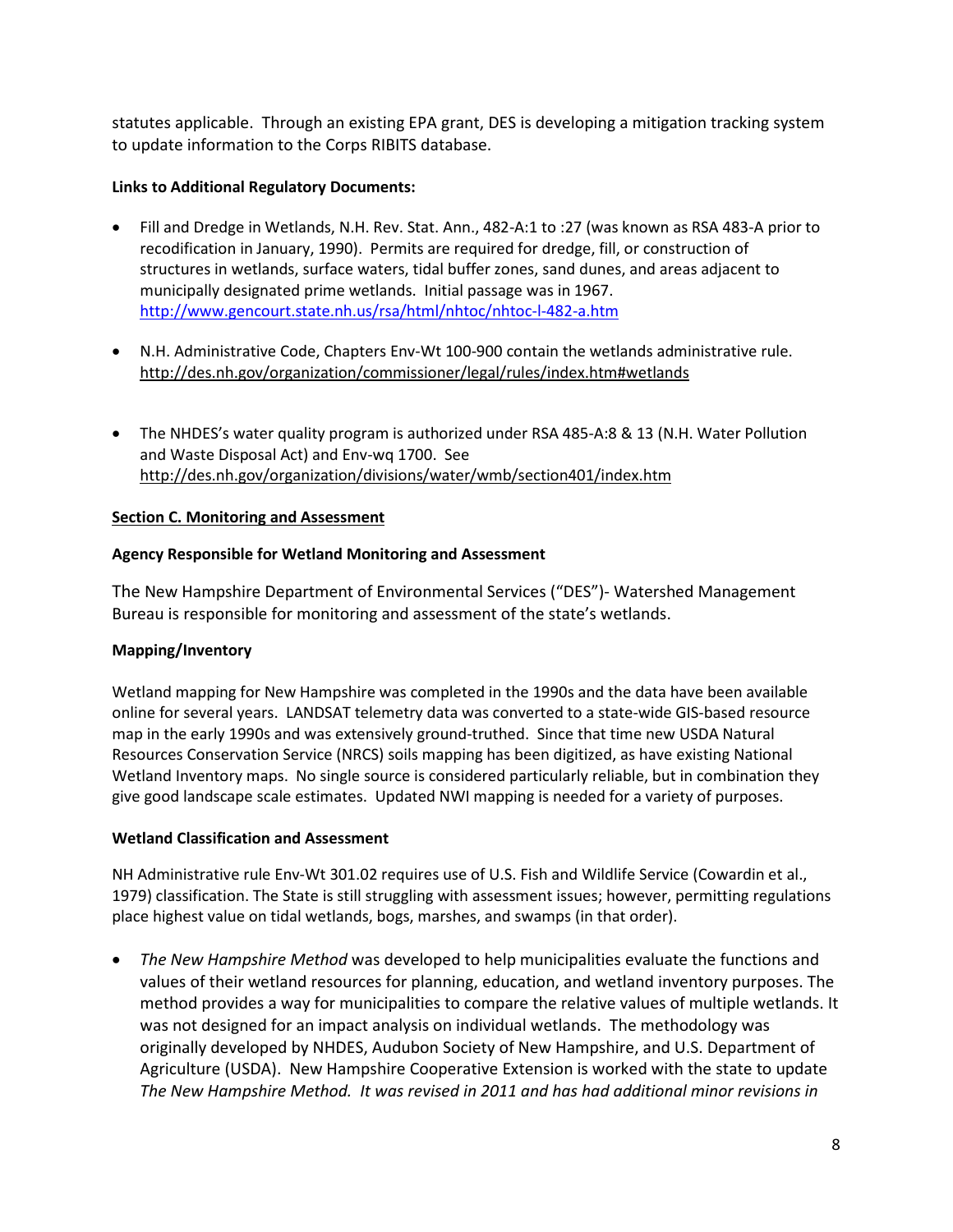*2012 and 2013 (http://nhmethod.org/). While its short title remains the same, the revised version is known by* The Method for Inventorying and Evaluating Freshwater Wetlands in New Hampshire. It is no longer a comparative method and can be used to evaluate a single wetland complex.

- New Hampshire's *Coastal Method* is a site-specific method that coastal communities can use to inventory and evaluate their vegetated tidal marshes. The method, which was developed by the Audubon Society, is not designed to provide definitive site evaluations, but instead to provide a tool for planning, educating, and inventorying.
- The Coastal Program monitors the success of its restored salt marshes using the *Gulf of Maine Protocol.*

### **Statewide Wetland Monitoring Plan**

The state developed and published a wetlands monitoring strategy in 2013. In addition, Monitoring and assessment goals are noted in the *New Hampshire's Wetland Program Plan 2011-2017:* <http://des.nh.gov/organization/commissioner/legal/rules/documents/env-wt800.pdf>

#### **Overall Wetland Gain and Loss Tracking System**

The state does look at wetland gain and loss from the regulatory program, does not include restoration work by other parties such as NRCS, or FWS. Gain/loss data and permitted impacts are based on the permitting database. Gain and data are reported in the Integrated report (305(b) 303(d) on a biennial basis.

#### **Wetland Monitoring and Assessment Characteristics**

| Level              | None | Level 1 | Level 2 | Level 3 |
|--------------------|------|---------|---------|---------|
| New<br>' Hampshire |      | . .     | ,,      |         |

**Detail:** The state is in the process of reviewing USA RAM, existing state specific RAM's and NH's method to develop protocols for Level II wetlands monitoring for wetland condition.

| туре          | None | <b>IBI</b> | Condition | Functional |
|---------------|------|------------|-----------|------------|
| New Hampshire |      |            | ,,        |            |

*Detail:* The state has begun to use Floristic Quality Assessment (FQA) as a Level 2.5 assessment tool and use various indices to develop numeric criteria for FQA. The state is also working to develop a strategy to establish and adopt criteria (water quality standards) for wetlands.

| Freguency     | None | <b>Project Specific</b> | Ongoing |
|---------------|------|-------------------------|---------|
| New Hampshire |      |                         |         |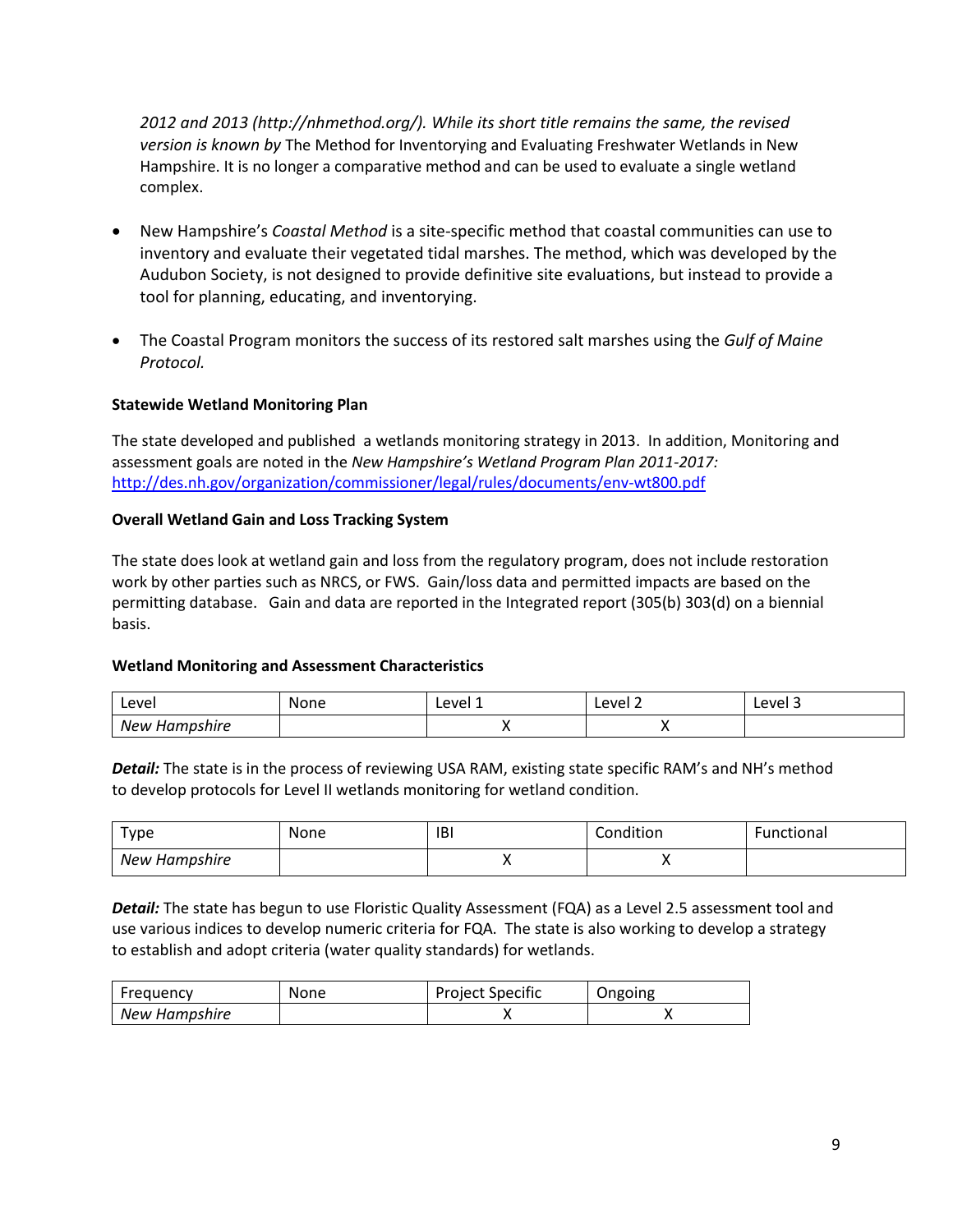**Participation in National Wetland Condition Assessment**

| <b>NWCA Study Type</b>             | <b>Yes</b> | No |
|------------------------------------|------------|----|
| <b>National Study</b>              |            |    |
| <b>State Intensification Study</b> |            |    |

*Detail:* DES sampled 11 wetlands plus 2 additional sampling events at two revisit sites, conducting 13 wetland sampling events as part of the 2011 NWCA. In 2012, DES with the Natural Heritage Bureau applied several wetland assessment methods at 32 sites. Among those methods was the Rapid Assessment method also applied during the NWCA work. The results of that work are available online at: [http://www.nhdfl.org/about-forests-and-lands/bureaus/natural-heritage](http://www.nhdfl.org/about-forests-and-lands/bureaus/natural-heritage%20bureau/publications/report.aspx) [bureau/publications/report.aspx](http://www.nhdfl.org/about-forests-and-lands/bureaus/natural-heritage%20bureau/publications/report.aspx)

#### <span id="page-9-0"></span>**Section D. Water Quality Standards**

#### **Wetland and Water Quality Standards**

| <b>Type</b>                                                                                                        | <b>None</b> | <b>Use Existing</b><br><b>WQ</b><br><b>Standards</b> | <b>In Process</b> | Adopted | <b>Future</b><br><b>Direction</b> |
|--------------------------------------------------------------------------------------------------------------------|-------------|------------------------------------------------------|-------------------|---------|-----------------------------------|
| Wetland-specific<br><b>Designated Uses</b>                                                                         |             | X                                                    | X                 |         |                                   |
| Narrative criteria in<br>the standards to<br>protect designated<br>wetland uses                                    |             | $\boldsymbol{\mathsf{X}}$                            | X                 |         |                                   |
| Numeric criteria in<br>the standards<br>based on wetland<br>type and location<br>to protect the<br>designated uses |             | X                                                    | X                 |         |                                   |
| Anti-degradation<br>policy includes<br>wetlands                                                                    |             | X                                                    | X                 |         |                                   |

#### *Detail:*

- New Hampshire has not yet adopted water quality standards specific to wetlands.
- By Env-Wq 1703.02, water quality standards apply to wetlands except "wherever the naturally occurring conditions are different from the criteria listed in these rules, the naturally occurring conditions shall be the applicable water quality criteria."
- The state is currently in the process of developing a strategy to establish and adopt wetland-specific water quality standards.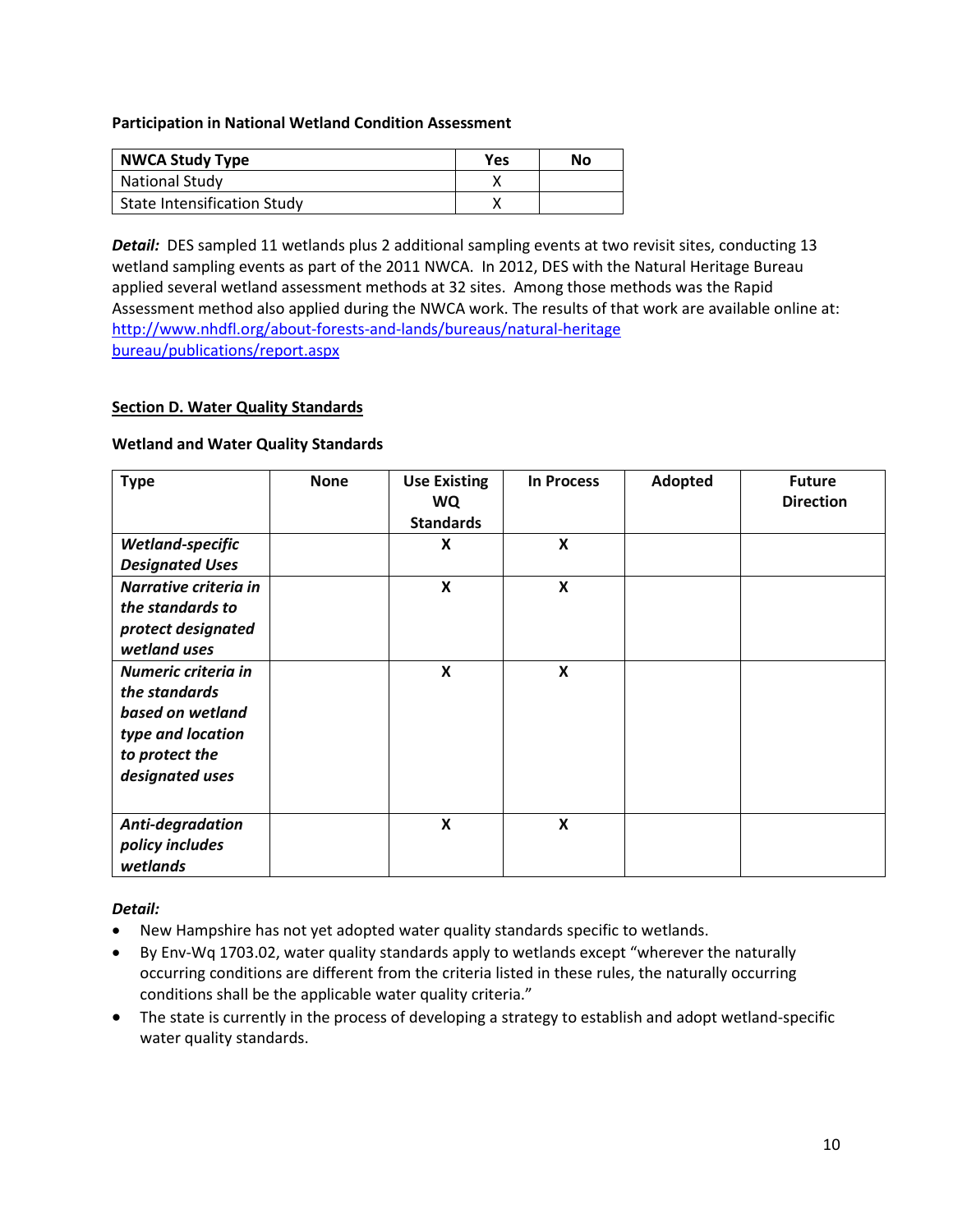### <span id="page-10-0"></span>**Section E. Voluntary Wetland Restoration**

| <b>Type of Work</b>             | <b>YES</b> | <b>NO</b> | <b>Description</b>                                                                                                                    |
|---------------------------------|------------|-----------|---------------------------------------------------------------------------------------------------------------------------------------|
| Fund Wetland Restoration (may   | X          |           | 319 funds                                                                                                                             |
| include easement agreements)    |            |           |                                                                                                                                       |
| <b>Private Land Restoration</b> |            | X         | Although there may be some wetland restoration<br>associated with dam removal (incl. limited state funds for<br>dam removal projects) |
| <b>Public Land Restoration</b>  |            | х         |                                                                                                                                       |
| <b>Technical Assistance</b>     |            | x         |                                                                                                                                       |
| <b>Tax Incentives</b>           |            | х         |                                                                                                                                       |
| Other                           |            | x         |                                                                                                                                       |

#### **Types of Wetland Restoration Work Funded by the State:**

*Description:* The state does not have a formal voluntary wetland restoration program. However, there are several cooperative State/federal programs in the coastal section of the State, and at least one river restoration associated with improvement of cold-water fisheries. Most restoration is done as mitigation for permitting or to resolve an enforcement case.

- Under the Great Bay Resource Protection Partnership, NHFGD often partners with federal agencies (e.g., EPA, U.S. Fish and Wildlife Service, NRCS), non-profit organizations (e.g., Ducks Unlimited, TNC, Audubon, Society for the Protection of New Hampshire Forests), and the Great Bay Estuarine Reserve, a quasi-state-federal program, to conduct restoration as part of its open water marsh management of salt marshes.
- NHDES has worked with NHFGD on habitat inventories for the state wildlife action plan, which provides information about restoration opportunities. NHFGD does not prioritize areas for restoration. However, salt marsh habitat is minimal in New Hampshire, all salt marshes are considered to be priority habitat.
- The NHDES Coastal Program runs a Coastal Restoration Program that focuses on salt marsh and river restoration.
- The New Hampshire Corporate Wetland Restoration Partnership also provides funding for state restoration projects.

| <b>Wetland Restoration Efforts</b> | Nothing in<br>the Works | <b>Planning</b> | <b>In Progress</b> | Mature/<br>Complete |
|------------------------------------|-------------------------|-----------------|--------------------|---------------------|
|                                    |                         |                 |                    |                     |
| Program has a set of restoration   | N/A                     |                 |                    |                     |
| goals                              |                         |                 |                    |                     |
| Coordinate with relevant           | N/A                     |                 |                    |                     |
| agencies that outline              |                         |                 |                    |                     |
| restoration/protection goals and   |                         |                 |                    |                     |
| strategies and timeframes          |                         |                 |                    |                     |
| Developed multi-agency body to     | N/A                     |                 |                    |                     |
| coordinate restoration/            |                         |                 |                    |                     |
| protection efforts                 |                         |                 |                    |                     |

#### **Voluntary Wetland Restoration Program Components**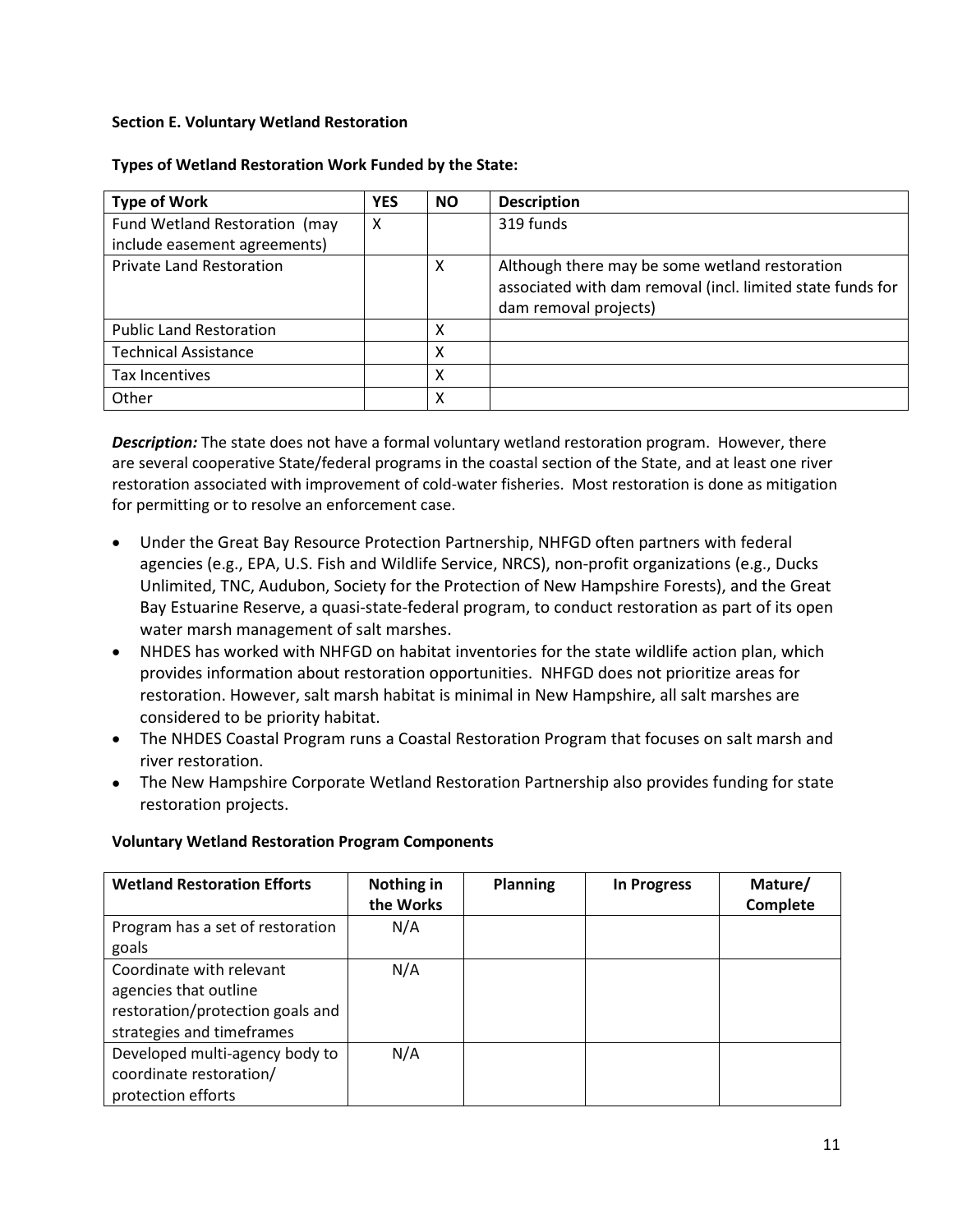| Set restoration goals based on  | N/A |  |  |
|---------------------------------|-----|--|--|
| agency objectives and available |     |  |  |
| information                     |     |  |  |

### **Goals for Restoration Projects\***

| Goal                                    | <b>Yes</b> | No | <b>Description</b> |
|-----------------------------------------|------------|----|--------------------|
| No Net Loss                             | N/A        |    |                    |
| Reverse Loss/Net Gain                   | N/A        |    |                    |
| Nonpoint Source Pollution (NPS)/WQ      | N/A        |    |                    |
| <b>Total Maximum Daily Load (TMDLs)</b> | N/A        |    |                    |
| Habitat                                 | N/A        |    |                    |
| <b>Coastal Protection</b>               | N/A        |    |                    |
| <b>Floodwater Protection</b>            | N/A        |    |                    |
| Groundwater                             | N/A        |    |                    |
| Other (please describe)                 | N/A        |    |                    |

### **Landowner Guides and Handbooks to Assist with Voluntary Wetland Restoration Efforts**

None.

### <span id="page-11-0"></span>**Section F. Innovative and/or Highly Effective Education and Outreach**

The state has several proactive education and outreach initiatives, which include:

- Efforts to develop and deliver wetlands messages and outreach tools (fact sheets, presentations, etc.) focused on important functions and values (i.e wildlife, flood protection, and water quality) and specific resource types (such as vernal pools, http://des.nh.gov/organization/divisions/water/wetlands/vernal-pools.htm)
- Training existing volunteer groups to integrate wetland steward message (VLAP, VRAP)
- Strategizing on creating on-line training in wetland outreach and assessment tools
- Coordinate with DOT Storm Water Outreach Team

#### **Section G. Climate Change and Wetlands**

The State of New Hampshire actively studies and plans around the concept of climate change. The state has a State Climate Office that addresses and promotes actions to work on climate change issues. DES developed a climate action plan which includes various actions related to wetlands and streams and mitigation of impacts of climate change. To download the document, go to: [http://des.nh.gov/organization/divisions/air/tsb/tps/climate/action\\_plan/nh\\_climate\\_action\\_plan.htm](http://des.nh.gov/organization/divisions/air/tsb/tps/climate/action_plan/nh_climate_action_plan.htm)

The state's wetland plan includes information from the state Climate Action Plan. Additionally, the state is in the procvess of updating the state's Wildlife Action Plan, which includes wetland work. DES also worked with Fish and Game Dept in the development of its *Ecosystems and Wildlife: Climate Change Adaptation Plan* an amendment to the Wildlife Action Plan. This document can be downloaded at[: http://www.wildlife.state.nh.us/Wildlife/Wildlife\\_Plan/climate.html](http://www.wildlife.state.nh.us/Wildlife/Wildlife_Plan/climate.html)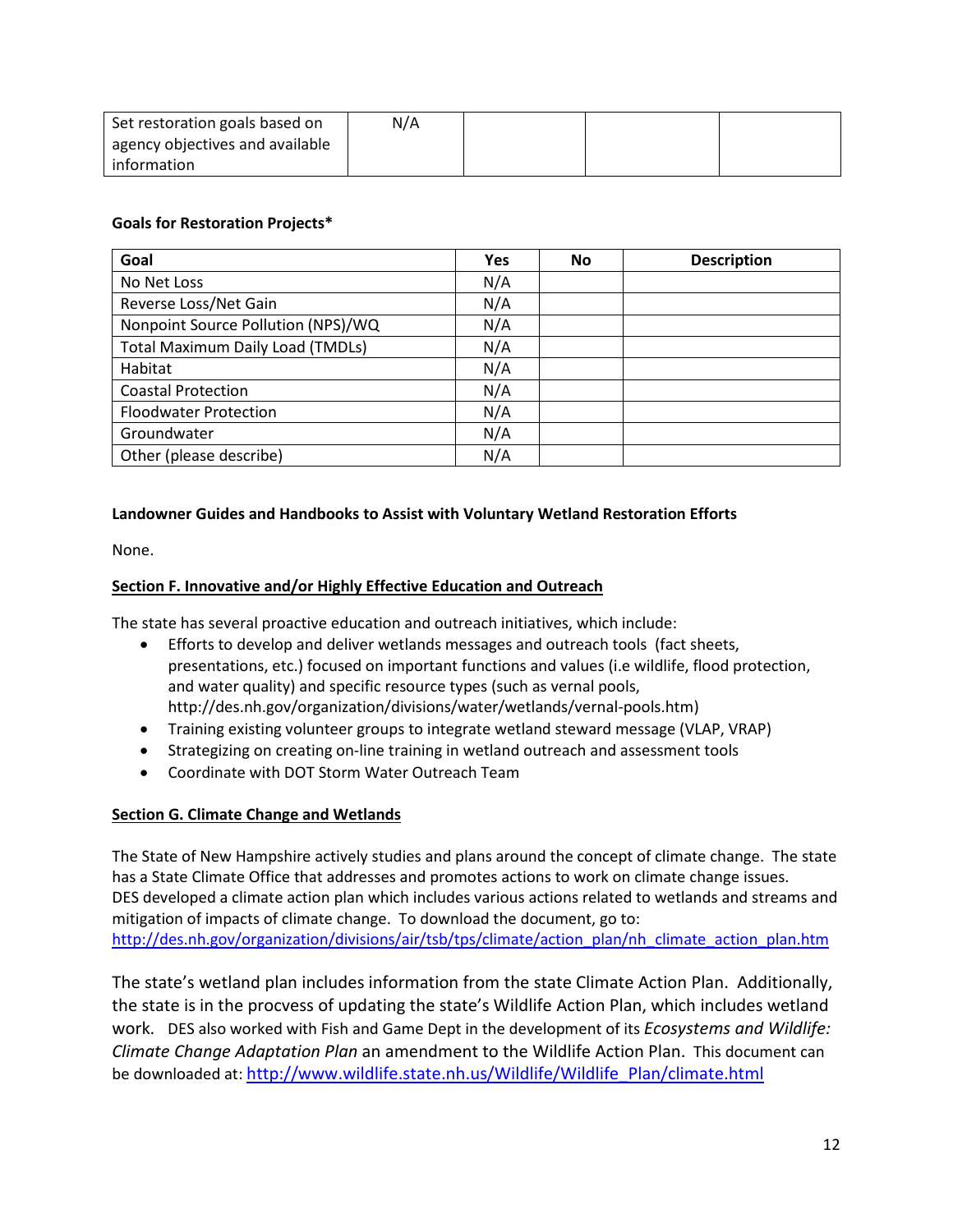# <span id="page-12-0"></span>**Section H. Integration**

| Entity/Program Area                     | Yes/No     | Description of the Connection                                                                 |  |  |  |
|-----------------------------------------|------------|-----------------------------------------------------------------------------------------------|--|--|--|
| NPDES/Stormwater                        | <b>YES</b> | Stormwater permits reviewed by DES wetland<br>$\bullet$                                       |  |  |  |
|                                         |            | staff.                                                                                        |  |  |  |
|                                         |            | The DES Wetland Program coordinates with the<br>$\bullet$                                     |  |  |  |
|                                         |            | DOT Storm Water Outreach Team;                                                                |  |  |  |
|                                         |            | Alteration of Terrain program coordinates with<br>٠                                           |  |  |  |
|                                         |            | DES wetland staff to assesses water quality and                                               |  |  |  |
|                                         |            | quantity for 50k shoreline; 10,000k other                                                     |  |  |  |
|                                         |            | DES has also developed procedures for cross-                                                  |  |  |  |
|                                         |            | training staff                                                                                |  |  |  |
| 303(d)                                  | <b>YES</b> | Assessment methods for wetlands evaluation of<br>$\bullet$                                    |  |  |  |
|                                         |            | 303(d)                                                                                        |  |  |  |
|                                         |            | Wetlands are recognized in the impaired                                                       |  |  |  |
|                                         |            | streams rules                                                                                 |  |  |  |
|                                         |            | Revising GIS and guidance to include impaired<br>$\bullet$                                    |  |  |  |
|                                         |            | streams<br>Planning in future to have these designations                                      |  |  |  |
|                                         |            | $\bullet$<br>directly affected by wetland permitting guidance                                 |  |  |  |
| 305(b) reporting on wetlands            | <b>YES</b> | Reporting on Level 1 in 2012.                                                                 |  |  |  |
|                                         |            | Reporting on Level 2 wetland assessment results has                                           |  |  |  |
|                                         |            | not been included in 305(b)/303(d) reporting.                                                 |  |  |  |
| <b>Total Maximum Daily Load (TMDLs)</b> | <b>NO</b>  |                                                                                               |  |  |  |
| Climate Change/ Resiliency              | <b>YES</b> | (See above)                                                                                   |  |  |  |
|                                         |            | Also Statewide Culvert Inventory includes climate                                             |  |  |  |
|                                         |            | change considerations                                                                         |  |  |  |
| Land Use / Watershed Planning           | <b>YES</b> | DES is developing a systematic approach on a<br>$\bullet$                                     |  |  |  |
|                                         |            | watershed scale to address Land Resources                                                     |  |  |  |
|                                         |            | Management and Water Quality complaints;                                                      |  |  |  |
|                                         |            | DES has a database of all water quality violations<br>$\bullet$                               |  |  |  |
|                                         |            | issued to strengthen coordination                                                             |  |  |  |
|                                         |            | Developing a strategy for cross training on staff<br>$\bullet$                                |  |  |  |
|                                         |            | and interns between Land Resource and Water                                                   |  |  |  |
|                                         |            | Quality regulation;                                                                           |  |  |  |
|                                         |            | The Wetlands Bureau is also working with EPA<br>٠                                             |  |  |  |
|                                         |            | on several projects that examine impacts to                                                   |  |  |  |
|                                         |            | streams and wetlands on the watershed level.<br>Innovative Land Use Planning Techniques Guide |  |  |  |
|                                         |            | $\bullet$<br>has a Wetlands chapter and sample zoning                                         |  |  |  |
|                                         |            | ordinance.                                                                                    |  |  |  |
|                                         |            | http://des.nh.gov/organization/divisions/water/                                               |  |  |  |
|                                         |            | wmb/repp/innovative land use.htm                                                              |  |  |  |
|                                         |            | Statewide culvert inventory to prioritize for ILF                                             |  |  |  |
|                                         |            | Program                                                                                       |  |  |  |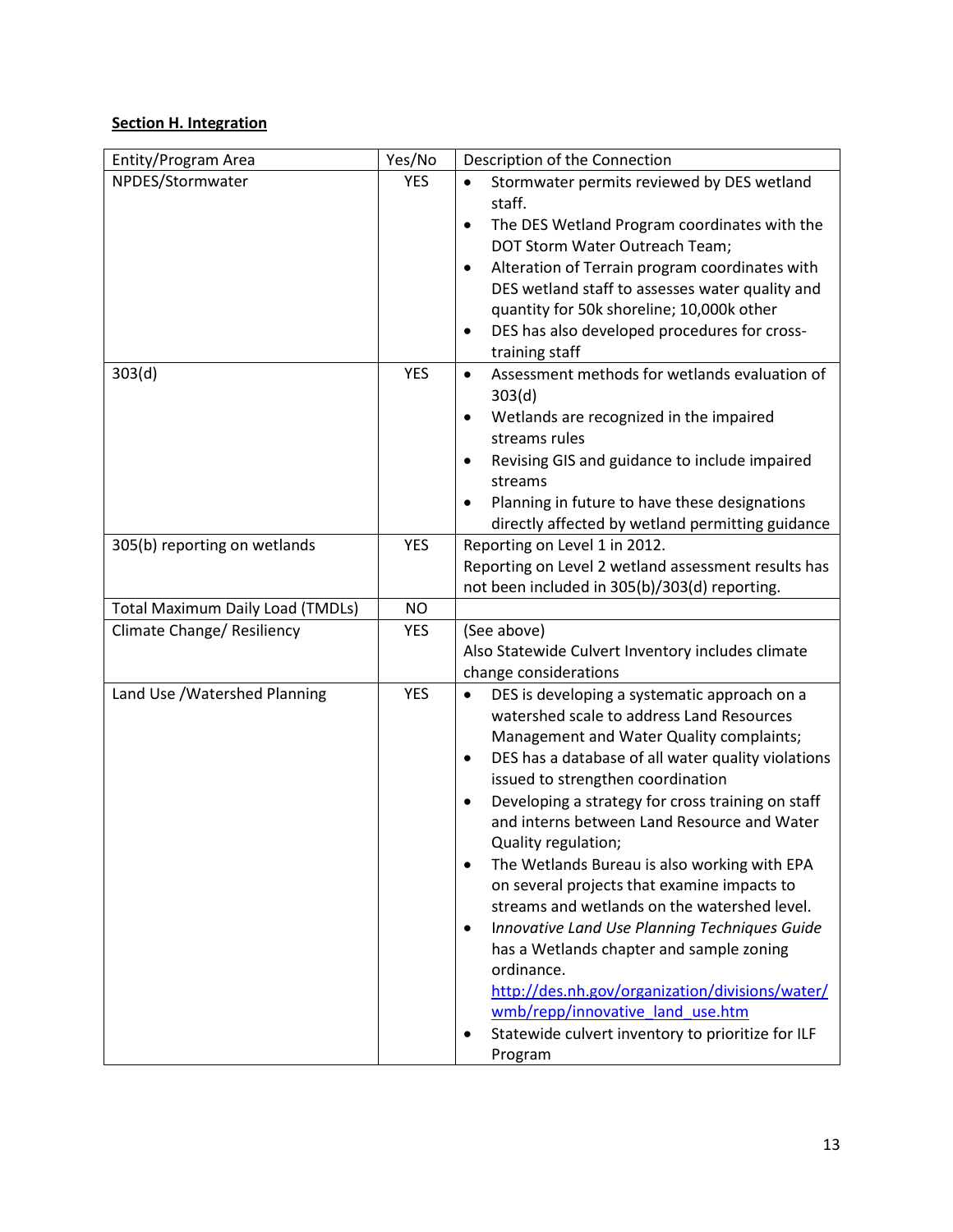| Flood/Hazard Mitigation         |            | <b>Post Incident River</b>                           |
|---------------------------------|------------|------------------------------------------------------|
|                                 |            | Responsehttp://des.nh.gov/organization/commi         |
|                                 |            | ssioner/gsu/fegh/index.htm - The Post Incident       |
|                                 |            | River Response Team, formed in the aftermath         |
|                                 |            | of Tropical Storm Irene is a standing committee      |
|                                 |            | of state and federal partners tasked with            |
|                                 |            | addressing flood risks, remains actively engaged.    |
|                                 |            | <b>Aquatic Organism Passage</b>                      |
|                                 |            | <b>Fluvial Erosion Hazard work:</b>                  |
|                                 |            | http://silverjackets.nfrmp.us                        |
| Coastal Work                    | <b>YES</b> | Mostly in terms of state match to federal grants     |
| <b>Wildlife Action Plan</b>     |            | NHFGD participates in the wetland regulatory review  |
|                                 |            | process and implements the state wildlife action     |
|                                 |            | plan, which includes measures to conserve and        |
|                                 |            | protect wetland habitat.                             |
| Statewide Comprehensive Outdoor | <b>YES</b> | This document does include wetlands, but is not a    |
| <b>Recreation Plan (SCORP)</b>  |            | strong plan. DES is coordinating with OEP to update  |
|                                 |            | the plan: http://www.nhstateparks.org/who-we-        |
|                                 |            | are/division/reports.aspx                            |
| Other:                          | <b>YES</b> | DES uses data that the NHP develops; coordinated     |
| Natural Heritage Program        |            | work on wetland assessment methods; NHB              |
|                                 |            | provides consultation on Data Check tool results     |
|                                 |            | that involve rare plant species or exemplary natural |
|                                 |            | communities.                                         |
| Other:                          | <b>YES</b> | DES works closely with NHDOT and has monthly         |
| NH Department of Transportation |            | joint meetings to scope projects.                    |

# **State Wetland Program Continuum**

| <b>Continuum Stage</b>                   | <b>Core Element</b><br>1: Regulation       | <b>Core Element</b><br>2: Monitoring<br>& Assessment | <b>Core Element</b><br>3: Wetland<br><b>Water Quality</b><br><b>Standards</b> | <b>Core Element</b><br>4:<br>Voluntary<br><b>Restoration</b> |
|------------------------------------------|--------------------------------------------|------------------------------------------------------|-------------------------------------------------------------------------------|--------------------------------------------------------------|
| <b>High</b><br><b>Mature Stage</b>       | X<br><b>State</b><br>permitting<br>program |                                                      |                                                                               |                                                              |
| Л<br><b>Initial Implementation Stage</b> |                                            |                                                      |                                                                               |                                                              |
| <b>Development Stage</b>                 |                                            | X                                                    | X                                                                             |                                                              |
| <b>Early Stage</b><br>Low                |                                            |                                                      |                                                                               | X                                                            |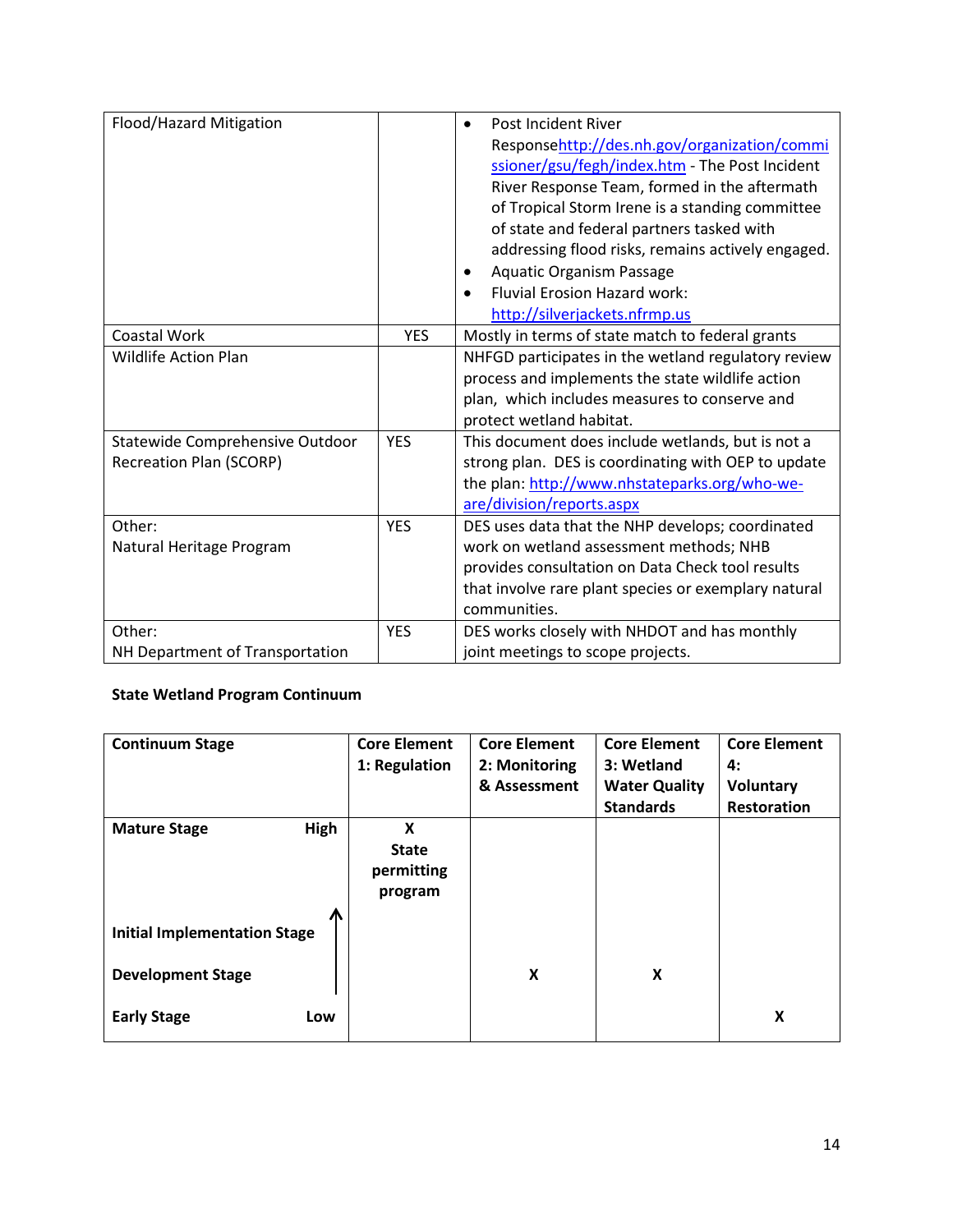#### **List of State Wetland Program Contact s**

#### **Collis Adams**

Wetlands Bureau Administrator NH Department of Environmental Services PO Box 95 29 Hazen Drive Concord, NH 03302 -0095 (603) 271 -4054 [collis.adams@des.nh.gov](mailto:COLLIS.ADAMS@DES.NH.GOV)

#### **Sandy Crystall, PWS**

Water Quality Planning Section Watershed Management Bureau NH Department of Environmental Services PO Box 95 29 Hazen Drive Concord, NH 03302 -0095 (603) 271 -2471

#### **Lori Sommer**

Mitigation Coordinator Wetlands Bureau NH Department of Environmental Services 29 Hazen Drive; PO Box 95 Concord, NH 03302 -0095 (603) 271 - 4059 [lori.sommer@des.nh.gov](mailto:lori.sommer@des.nh.gov)

#### **Linda Magoon**

Wetland and Shoreland Compliance Supervisor NH Department of Environmental Services PO Box 95 29 Hazen Drive Concord, NH 03302 -0095 (603) 271 -4061 [linda.magoon@des.nh.gov](mailto:linda.magoon@des.nh.gov)

#### **Maryann Tilton**

Assistant Wetlands Bureau Administrator NH Department of Environmental Services PO Box 95 29 Hazen Drive Concord, NH 03302 -0095 (603) 271 -2929 [MaryAnn.Tilton@des.nh.gov](mailto:MaryAnn.Tilton@des.nh.gov)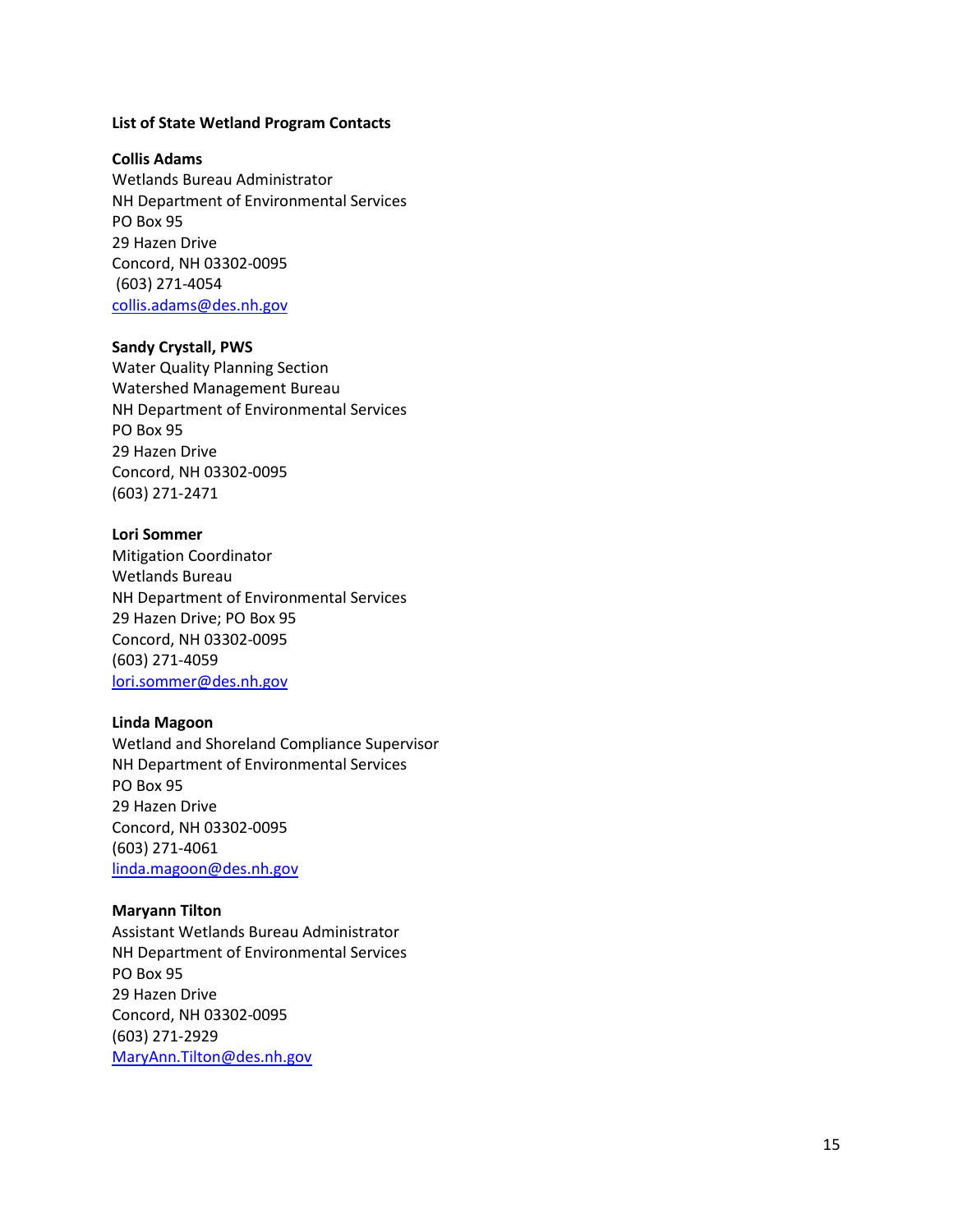#### **Section J. Useful Websites**

#### **State Government Programs**

- 1. Department of Environmental Services
	- a. Water Division
		- i. Wetlands Bureau
			- <http://des.nh.gov/organization/divisions/water/wetlands/index.htm>
			- Wetland Program Plan [http://water.epa.gov/type/wetlands/upload/nh\\_wpp.pdf](http://water.epa.gov/type/wetlands/upload/nh_wpp.pdf)
			- Rules/Regulatory [http://des.nh.gov/organization/divisions/water/wetlands/categories/rules.](http://des.nh.gov/organization/divisions/water/wetlands/categories/rules.htm) [htm](http://des.nh.gov/organization/divisions/water/wetlands/categories/rules.htm)
			- Technical Assistance [http://des.nh.gov/organization/divisions/water/wetlands/categories/techni](http://des.nh.gov/organization/divisions/water/wetlands/categories/technical.htm) [cal.htm](http://des.nh.gov/organization/divisions/water/wetlands/categories/technical.htm)
			- Permits [http://des.nh.gov/organization/divisions/water/wetlands/categories/permit](http://des.nh.gov/organization/divisions/water/wetlands/categories/permits.htm) [s.htm](http://des.nh.gov/organization/divisions/water/wetlands/categories/permits.htm)
			- Shoreland Program <http://des.nh.gov/organization/divisions/water/wetlands/cspa/index.htm>
			- Wetland Mitigation Program <http://des.nh.gov/organization/divisions/water/wetlands/wmp/index.htm>
			- Merrimack River Watershed Wetland Restoration Strategy <http://www.restorenhwetlands.com/contacts.asp>
		- ii. Alteration of Terrain Bureau <http://des.nh.gov/organization/divisions/water/aot/index.htm>
		- iii. Watershed Management Bureau <http://des.nh.gov/organization/divisions/water/wmb/index.htm>
			- Lakes Management & Protection Program <http://des.nh.gov/organization/divisions/water/wmb/lakes/index.htm>
			- Rivers Management and Protection Program <http://des.nh.gov/organization/divisions/water/wmb/rivers/index.htm>
			- Lakes Management & Protection Program <http://des.nh.gov/organization/divisions/water/wmb/lakes/index.htm>
			- Biomonitoring Program [http://des.nh.gov/organization/divisions/water/wmb/biomonitoring/index.](http://des.nh.gov/organization/divisions/water/wmb/biomonitoring/index.htm) [htm](http://des.nh.gov/organization/divisions/water/wmb/biomonitoring/index.htm)
			- Coastal Program <http://des.nh.gov/organization/divisions/water/wmb/coastal/>
				- Coastal Estuarine Land Conservation Program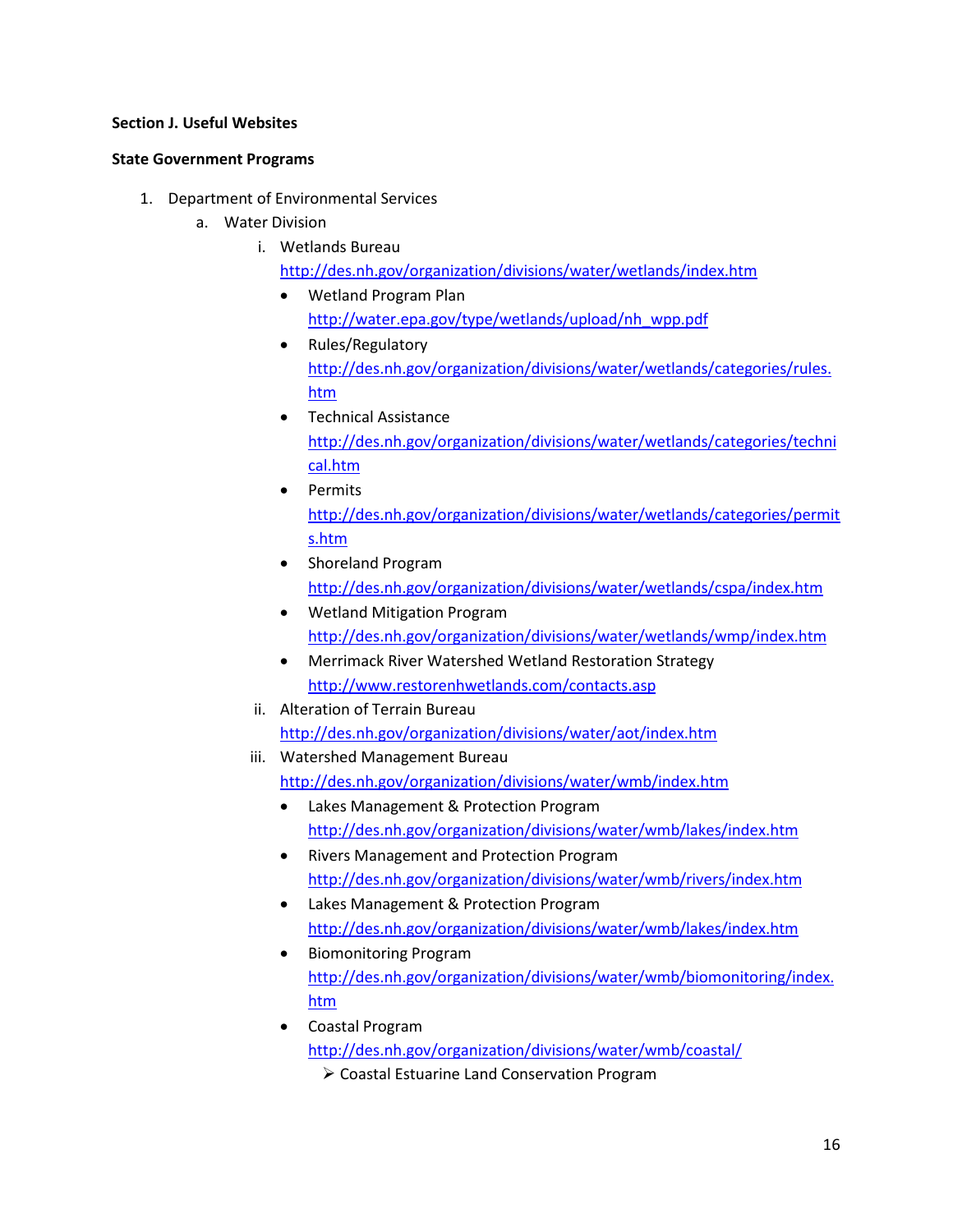[http://des.nh.gov/organization/divisions/water/wmb/coastal/celcp/ind](http://des.nh.gov/organization/divisions/water/wmb/coastal/celcp/index.htm) [ex.htm](http://des.nh.gov/organization/divisions/water/wmb/coastal/celcp/index.htm)

- ▶ Coastal Restoration [http://des.nh.gov/organization/divisions/water/wmb/coastal/restoratio](http://des.nh.gov/organization/divisions/water/wmb/coastal/restoration/index.htm) [n/index.htm](http://des.nh.gov/organization/divisions/water/wmb/coastal/restoration/index.htm)
- ▶ Nonpoint Pollution Control Program [http://des.nh.gov/organization/divisions/water/wmb/coastal/nonpoint](http://des.nh.gov/organization/divisions/water/wmb/coastal/nonpoint/index.htm) [/index.htm](http://des.nh.gov/organization/divisions/water/wmb/coastal/nonpoint/index.htm)
- Surface Water Quality Assessment Program <http://des.nh.gov/organization/divisions/water/wmb/swqa/index.htm>
- Wetland Water Quality Standards Subcommittee [http://des.nh.gov/organization/divisions/water/wmb/wqs/wetlands](http://des.nh.gov/organization/divisions/water/wmb/wqs/wetlands-subcommittee.htm)[subcommittee.htm](http://des.nh.gov/organization/divisions/water/wmb/wqs/wetlands-subcommittee.htm)
- 2. Department of Transportation
	- a) Bureau of the Environment
		- i. Wetlands Program [http://www.nh.gov/dot/org/projectdevelopment/environment/units/program](http://www.nh.gov/dot/org/projectdevelopment/environment/units/program-management/wetlands.htm)[management/wetlands.htm](http://www.nh.gov/dot/org/projectdevelopment/environment/units/program-management/wetlands.htm)
- 3. Dept of Resources and Economic Development
	- a) Natural Heritage Bureau
		- Natural Heritage

<http://www.nhdfl.org/about-forests-and-lands/bureaus/natural-heritage-bureau/> DataCheck Tool

[http://www.nhdfl.org/about-forests-and-lands/bureaus/natural-heritage-](http://www.nhdfl.org/about-forests-and-lands/bureaus/natural-heritage-bureau/services/)

[bureau/services/](http://www.nhdfl.org/about-forests-and-lands/bureaus/natural-heritage-bureau/services/)

NHB reports (wetland assessment work with NHDES)

http://www.nhdfl.org/about-forests-and-lands/bureaus/natural-heritagebureau/publications/report.aspx

4. Department of Fish and Game

a) Nongame and Endangered Wildlife Program

[http://www.wildlife.state.nh.us/Wildlife/nongame\\_and\\_endangered\\_wildlife.htm](http://www.wildlife.state.nh.us/Wildlife/nongame_and_endangered_wildlife.htm)

# **Federal Government Programs**

1. USDA Natural Resource Conservation Service Wetlands Reserve Program <http://www.nrcs.usda.gov/wps/portal/nrcs/main/nh/programs/easements/wetlands/>

# **Other Organization Wetland Programs**

1. Great Bay National Estuarine Research Reserve <http://www.greatbay.org/>